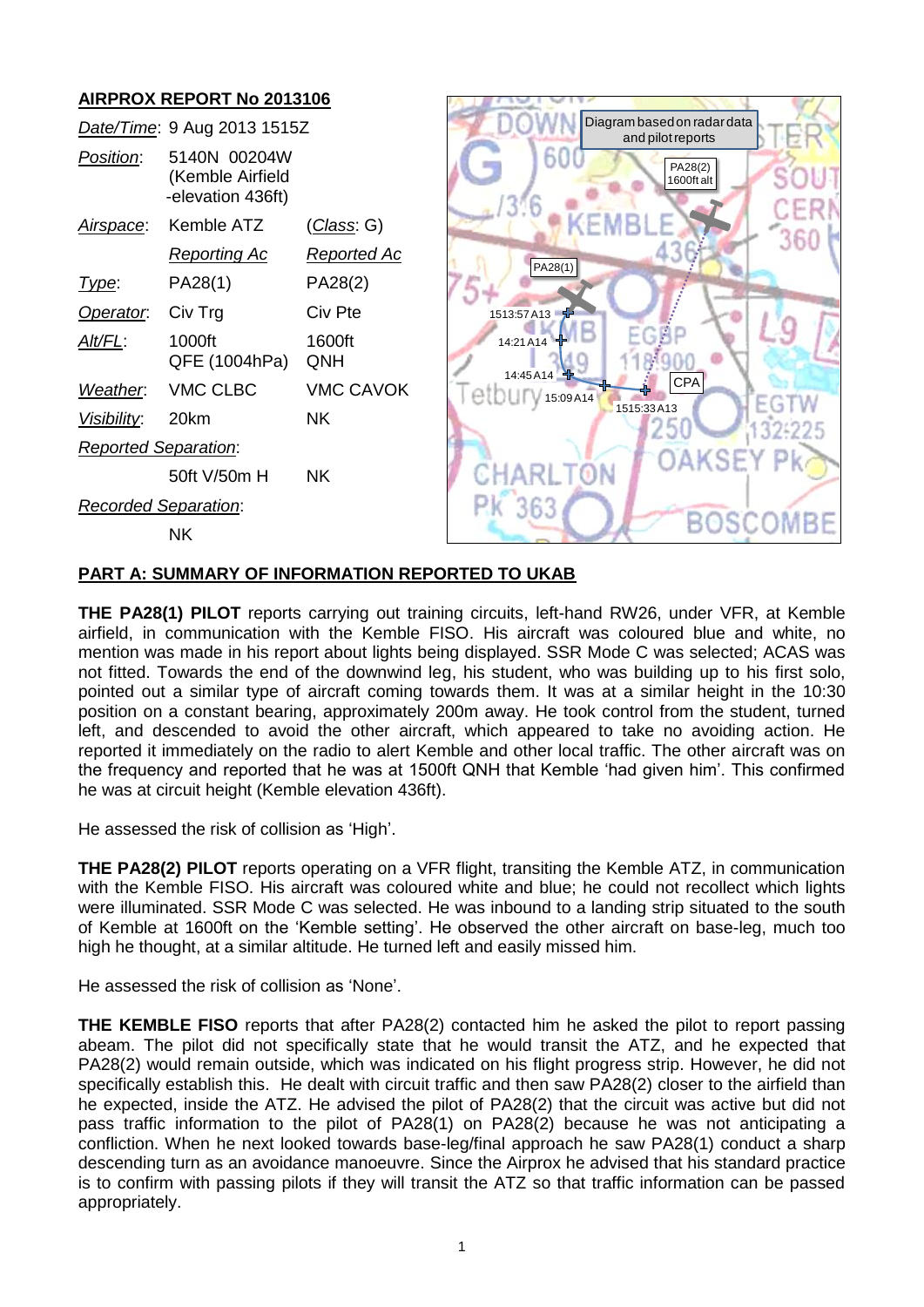# **Factual Background**

The Kemble weather as given in the unit report (no time of observation listed) was:

300/5kts 9999 SCT036 QFE1004 QNH1019

Kemble Airfield has an ATZ of radius 2nm centred at 514005N 0020325W extending from the surface to 2000ft above aerodrome level. The aerodrome elevation is 436ft. The published circuit height at Kemble for fixed wing, non-jet aircraft is 1000ft.

The Rules of the Air Regulations 2007 states that: "A flying machine flying in the vicinity of what the commander of the aircraft knows, or ought reasonably to know, to be an aerodrome shall conform to the pattern of traffic formed by other aircraft intending to land at that aerodrome, or keep clear of the airspace in which it is formed".<sup>1</sup>

The Rules of the Air Regulations 2007 (flights within ATZs)<sup>2</sup> states that: "If the aerodrome has a flight information service unit the commander shall obtain information from the flight information service unit to enable the flight to be conducted safely within the zone". The Regulations also state that: "The commander of an aircraft flying within the aerodrome traffic zone of an aerodrome shall, if the aircraft is fitted with means of communication by radio with the ground, communicate his position and height to the flight information service unit at the aerodrome on entering the zone and immediately prior to leaving it".<sup>3</sup>

### **Analysis and Investigation**

### **CAA ATSI**

An Airprox was reported by the pilot of PA28(1), which came into proximity with PA28(2) in the vicinity of Kemble aerodrome.

PA28(1) was operating VFR in the left-hand circuit for RW26 at Kemble and was in receipt of a Basic Service from Kemble Information on 118.900MHz. PA28(2) was on a VFR flight inbound to a landing strip which is situated south-southwest of Kemble aerodrome and was in receipt of a Basic Service from Kemble Information on 118.900MHz.

ATSI had access to both pilot reports, recorded area surveillance and transcription of frequency 118.900MHz and a unit report. Additionally ATSI interviewed the Kemble FISO.

Prior to PA28(2) contacting Kemble PA28(1) was established in the left-hand circuit for RW26.

At 1513:46 PA28(2) contacted Kemble requesting to pass to the east of the airfield at 1300ft. The pilot of PA28(2) was passed the QNH of 1019hPa, a Basic Service was agreed and the FISO asked him to report passing abeam.

At 1514:34 the pilot of PA28(1) reported downwind and was instructed to report final with the information that there was one ahead, late downwind.

At 1514:44 PA28(2)'s pilot reported "*passed abeam*" and was informed that the circuit was active. The FISO requested that he report descending into his landing site.

At 1515:31 PA28(1)'s pilot stated that he would like to file an "*airmiss someone's just gone through the middle of the circuit at one thousand feet".*

 $\overline{a}$ Rule 12: Flight in the vicinity of an aerodrome.

<sup>2</sup> Rule 45, Paragraph (4): Flights within aerodrome traffic zones

 $3$  Rule 45, Paragraph (6c)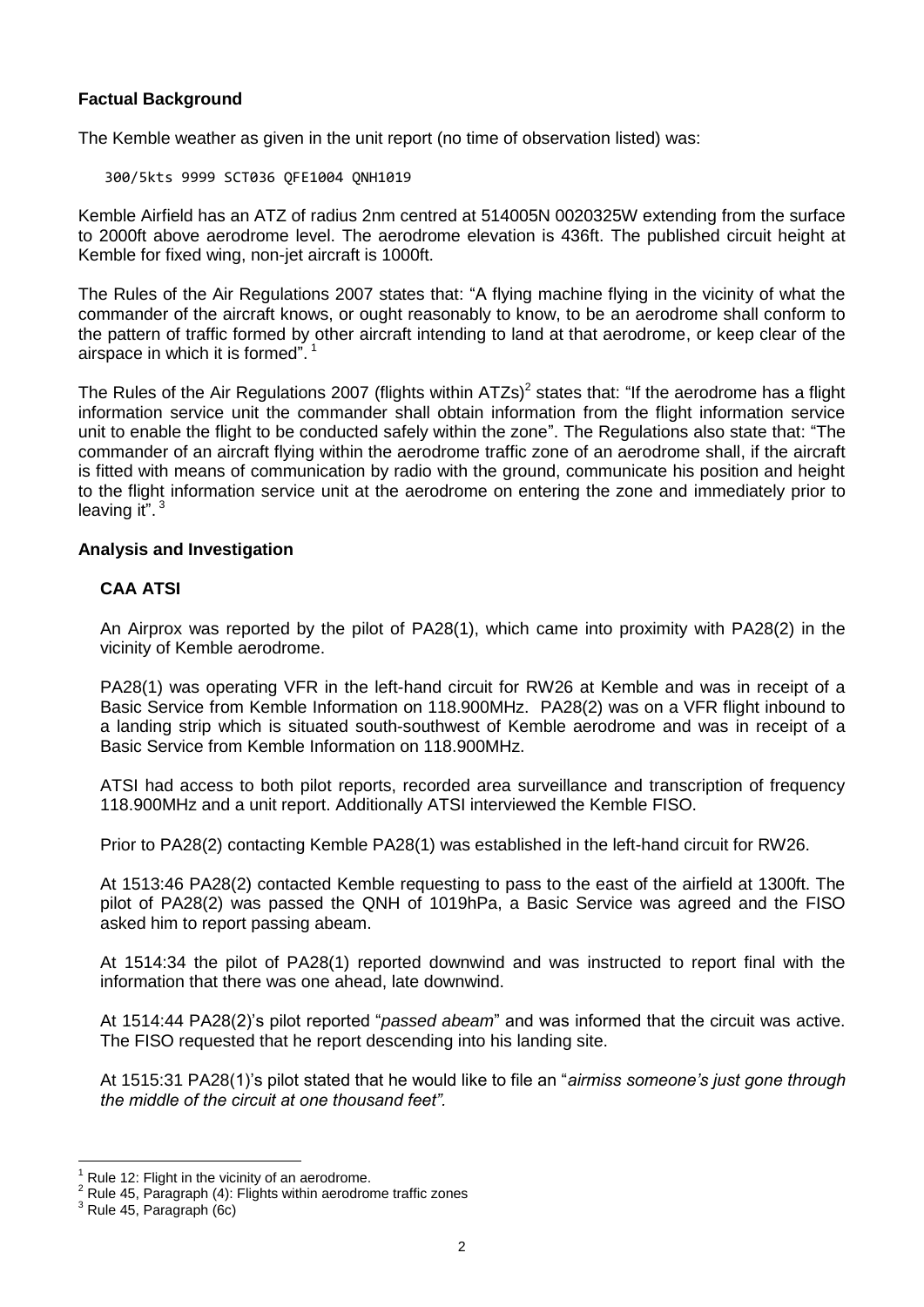When the pilot of PA28(2) reported at 1500ft on 1019hPa, the pilot of PA28(1) commented that PA28(2) was at 1000ft on the Kemble QFE (1004hPa). There then followed an exchange on the RTF between the pilots of the two aircraft regarding QNH/QFE and the Kemble elevation.

Radar recordings show that PA28(1) was carrying out the circuit at approximately 1.8-2nm from the airfield, close to the edge of the ATZ. However, recordings do not show PA28(2) and therefore the geometry of the encounter cannot be positively determined from radar sources.

### **Summary**

Both aircraft were operating VFR in receipt of a Basic Service from the Kemble FISO; the Airprox occurred within Class G airspace, close to the boundary of the Kemble ATZ. PA28(1) was carrying out left-hand circuits to RW26 at the published height of 1000ft. The pilot of PA28(2) contacted Kemble, requesting to pass east of the airfield, inbound to his landing site. The pilot was given the QNH and was requested to report passing abeam. On making this call the pilot of PA28(2) was advised that the circuit was active. Shortly afterwards the pilot of PA28(1) reported traffic crossing through the circuit at 1000ft. PA28(2)'s pilot reported being at 1500ft on QNH, which equates to a level of 64ft above the circuit height of 1000ft QFE (airfield elevation 436ft). The pilot of PA28(2) did not state he would enter the ATZ, and the FISO did not confirm he would be remaining outside. The pilot of PA28(1) was not issued with traffic information about PA28(2).

## **PART B: SUMMARY OF THE BOARD'S DISCUSSIONS**

Information available included reports from the pilots of both aircraft, a transcript of the relevant RT frequency, radar video recordings, a report from the FISO involved and reports from the appropriate ATC and operating authorities.

The Airprox was not recorded on the radar recordings; although PA28(1) was shown in the Kemble circuit left-hand RW26, 1.8-2nm from the airfield and close to the ATZ boundary, PA28(2) was not displayed on the recording. As a result of this lack of information, the Board wondered if PA28(2) had actually entered the ATZ. However, because the pilot of PA28(2) had himself reported transiting the Kemble ATZ and the FISO had also reported sighting the aircraft in the ATZ, the Board therefore concluded that the PA28(2) had entered the Kemble ATZ.

The Board first considered the pilots' actions. A civil pilot member thought that PA28(1) was carrying out a wider circuit than might be expected. However, it was pointed out that, nevertheless, the aircraft was within the dimensions of the ATZ and was following other traffic in the circuit. The actions of the pilot of PA28(2) were then discussed. Civil pilot members considered that the pilot of PA28(2) had planned to position too close to the airfield during transit and a greater distance would have been more appropriate at that height, especially as he had not reported his intention of entering the ATZ. The Board reasoned that he may have approached close to the airfield because he had not been made aware of any circuit traffic. However, the RT recording of the FISO frequency reveals that there were other aircraft reporting in the circuit, as well as PA28(1), and so the pilot of PA28(2) should reasonably have been aware that the circuit was active despite the fact that he was only formally informed of this fact by the FISO after he had reported *"passed abeam".* The RTF recording confirmed that the pilot of PA28(2) had not reported his position and height to the FISO when entering the ATZ, and that it was apparent that there was some confusion about the difference between flying on QFE and QNH especially at an airfield like Kemble with its elevation of 436ft. At the time of the Airprox, PA28(1) was at circuit height 1000ft QFE. The pilot of PA28(2) reported at 1500ft QNH. The latter pilot reported that he was surprised to see PA28(1) 'much too high', (i.e. above circuit height) although, in fact, PA28(2) was at an equivalent height of 1064ft QFE.

The actions of the FISO were then considered. It was apparent that the FISO, without checking with the pilot, had assumed that PA28(2) would not enter the ATZ. His request to the pilot to report 'passing abeam' was considered to be ambiguous because no requirement to mention bearing or range was made. The Board considered that, even if PA28(2)'s pilot had not intended to enter the ATZ, the FISO should have informed him that the circuit was active, before he reported passing